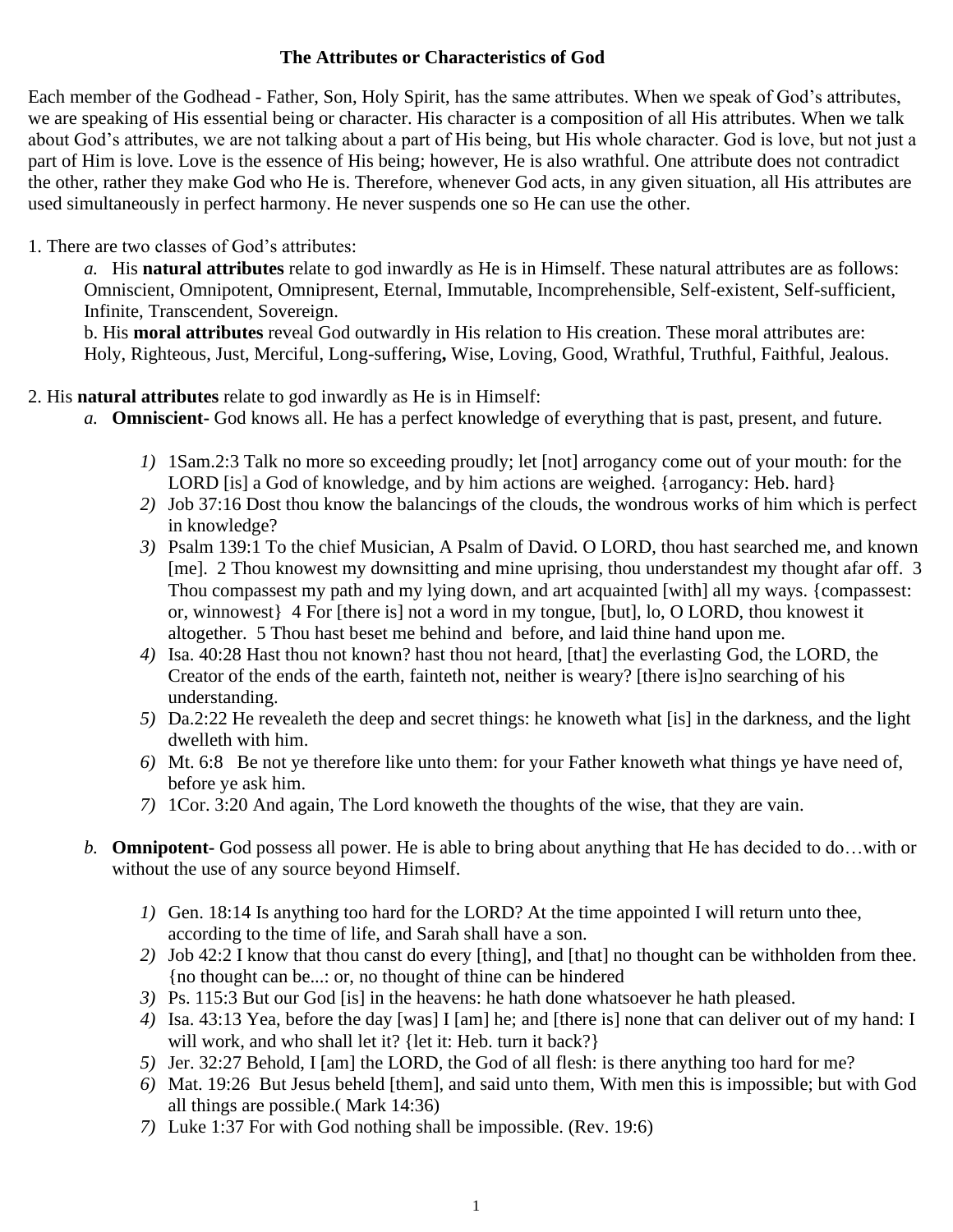- *c.* **Omnipresent-** God is present everywhere, in all the universe, at all times, in the totality of His character.
	- *1)* Deut. 4:39 Know therefore this day, and consider [it] in thine heart, that the LORD he [is] God in heaven above, and upon the earth beneath: [there is] none else.
	- *2)* Ps. 139:8 If I ascend up into heaven, thou [art] there: if I make my bed in hell, behold, thou [art there].
	- *3)* Pr. 15:3The eyes of the LORD [are] in every place, beholding the evil and the good.
	- *4)* Isa. 66:1 Thus saith the LORD, The heaven [is] my throne, and the earth [is] my footstool: where [is] the house that ye build unto me? and where [is] the place of my rest?
	- *5)* Jer. 23:23-24 [Am] I a God at hand, saith the LORD, and not a God afar off? 24 Can any hide himself in secret places that I shall not see him? saith the LORD. Do not I fill heaven and earth? saith the LORD
	- *6)* Acts 17:27 That they should seek the Lord, if haply they might feel after him, and find him, though he be not far from every one of us:
- d. **Eternal**  God has no beginning, and He has no end. He is not confined to the finiteness of time or to man's reckoning of time. He is, in fact, the cause of time.
	- *1)* Deut. 32:40 For I lift up my hand to heaven, and say, I live forever.
	- *2)* Deut. 33:27The eternal God [is thy] refuge, and underneath [are] the everlasting arms: and he shall thrust out the enemy from before thee; and shall say, Destroy [them].
	- *3)* Ps. 135:13 Thy name, O LORD, [endureth] for ever; [and] thy memorial, O LORD, throughout all generations. {throughout...: Heb. to generation and generation.
	- *4)* Ps. 145:13 Thy kingdom [is] an everlasting kingdom, and thy dominion [endureth] throughout all generations. {an...: Heb. a kingdom of all age. (Isa. 57:15; La 5:19; 1Tim. 1:17)
	- *5)* 2Pet. 3:8 But, beloved, be not ignorant of this one thing, that one day [is] with the Lord as a thousand years, and a thousand years as one day.
	- *6)* Rev. 1:8 I am Alpha and Omega, the beginning and the ending, saith the Lord, which is, and which was, and which is to come, the Almighty. (Rev. 11:17)
- *e.* **Immutable**  God is always the same in His nature, His character, and His will. He never changes, and can never be made to change.
	- *1)* Ps 33:11 The counsel of the LORD standeth for ever, the thoughts of his heart to all generations. {to all...: Heb. to generation and generation}
	- *2)* Ps 102:25-27 Of old hast thou laid the foundation of the earth: and the heavens [are] the work of thy hands. 26 They shall perish, but thou shalt endure: yea, all of them shall wax old like a garment; as a vesture shalt thou change them, and they shall be changed: {endure: Heb. stand} 27 But thou [art] the same, and thy years shall have no end.
	- *3)* Mal 3:6 For I [am] the LORD, I change not; therefore ye sons of Jacob are not consumed.
	- *4)* Heb 1:12 And as a vesture shalt thou fold them up, and they shall be changed: but thou art the same, and thy years shall not fail.
	- *5)* Heb 13:8 Jesus Christ the same yesterday, and today, and forever.
	- *6)* Jam 1:17 Every good gift and every perfect gift is from above, and cometh down from the Father of lights, with whom is no variableness, neither shadow of turning.
- *f.* **Incomprehensible -** Because God is God, He is beyond the understanding of man. His ways, character, and the acts are higher than man's. Man only understands as God chooses to reveal Himself, His ways, or His purpose.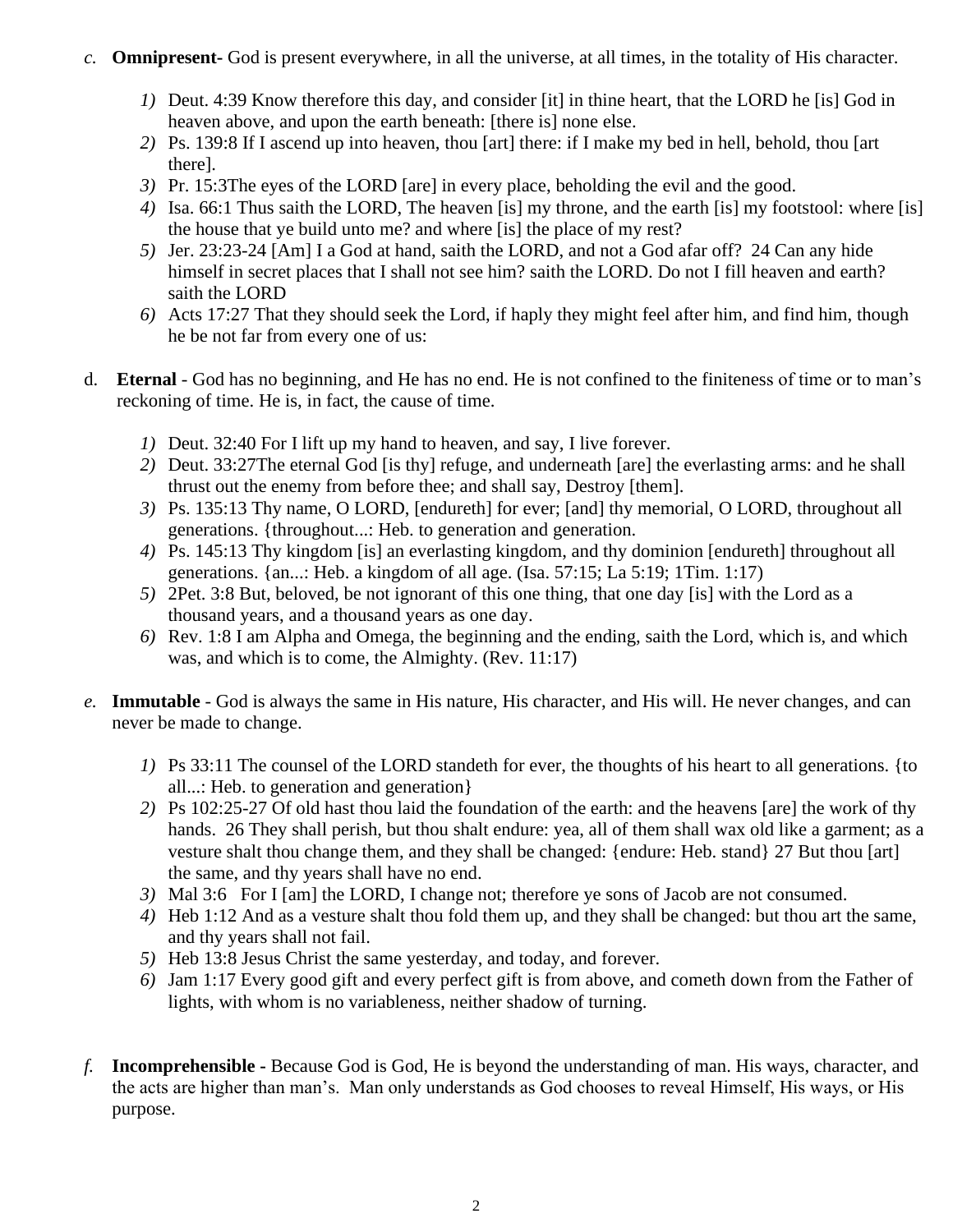- *1)* Job 5:9 Which doeth great things and unsearchable; marvellous things without number: {unsearchable: Heb. there is no search} {without...: Heb. till there be no number
- *2)* Job 11:7 Canst thou by searching find out God? canst thou find out the Almighty unto perfection?
- *3)* Ecc. 3:11 He hath made every [thing] beautiful in his time: also he hath set the world in their heart, so that no man can find out the work that God maketh from the beginning to the end.
- *4)* Isa. 40:28 Hast thou not known? hast thou not heard, [that] the everlasting God, the LORD, the Creator of the ends of the earth, fainteth not, neither is weary? [there is] no searching of his understanding.
- *5)* Rom. 11:33 O the depth of the riches both of the wisdom and knowledge of God! how unsearchable [are] his judgments, and his ways past finding out!
- *6)* 1Cor. 2:16 For who hath known the mind of the Lord, that he may instruct him? But we have the mind of Christ. {may: Gr. shall}
- *g.* **Self-existent**  God depends upon nothing for His existence beyond Himself. The whole basis of His existence is within Himself. At one time nothing but God Himself existed. He added nothing to Himself by creation.
	- *1)* Ex. 3:14 And God said unto Moses, I AM THAT I AM: and he said, Thus shalt thou say unto the children of Israel, I AM hath sent me unto you.
	- *2)* John 5:26 For as the Father hath life in himself; so hath he given to the Son to have life in himself; 27 And hath given him authority to execute judgment also, because he is the Son of man.
- *h.* **Self-sufficient** Within Himself, God is able to act, that is, to bring about His will without any assistance. Although He may choose to use assistance, it is His good pleasure, not His need, that governs that choice.
	- *1)* Ps. 50: 7-12 Hear, O my people, and I will speak; O Israel, and I will testify unto thee: I am God, [even] thy God. 8 I will not reprove thee for thy sacrifices; And thy burnt-offerings are continually before me. 9 I will take no bullock out of thy house, Nor he-goats out of thy folds. 10 For every beast of the forest is mine, And the cattle upon a thousand hills. 11 I know all the birds of the mountains; And the wild beasts of the field are mine. 12 If I were hungry, I would not tell thee; For the world is mine, and the fulness thereof
	- *2)* Acts 17: 24-25 The God that made the world and all things therein, he, being Lord of heaven and earth, dwelleth not in temples made with hands; 25 neither is he served by men's hands, as though he needed anything, seeing he himself giveth to all life, and breath, and all things;
- *i.* **Infinite -** God has no limits or bounds whatsoever in His person or dominion.
	- *1)* 1 Kings 8:27 But will God in very deed dwell on the earth? behold, heaven and the heaven of heavens cannot contain thee; how much less this house that I have builded!
	- *2)* 2Chr. 2:6 But who is able to build him a house, seeing heaven and the heaven of heavens cannot contain him? who am I then, that I should build him a house, save only to burn incense before him?
	- *3)* Ps. 113:4 Jehovah is high above all nations, And his glory above the heavens.
	- *4)* Ps. 145:3 Great is Jehovah, and greatly to be praised; And his greatness is unsearchable.
	- *5)* Jer. 23:24 Can any hide himself in secret places so that I shall not see him? saith Jehovah. Do not I fill heaven and earth? saith Jehovah.
- *j.* **Transcendent -** God is above His creation, and He would exist if there were no creation. His existence is totally apart from His creatures or creation.
	- *1)* Isa. 43:10 Ye are my witnesses, saith Jehovah, and my servant whom I have chosen; that ye may know and believe me, and understand that I am he: before me there was no God formed, neither shall there be after me.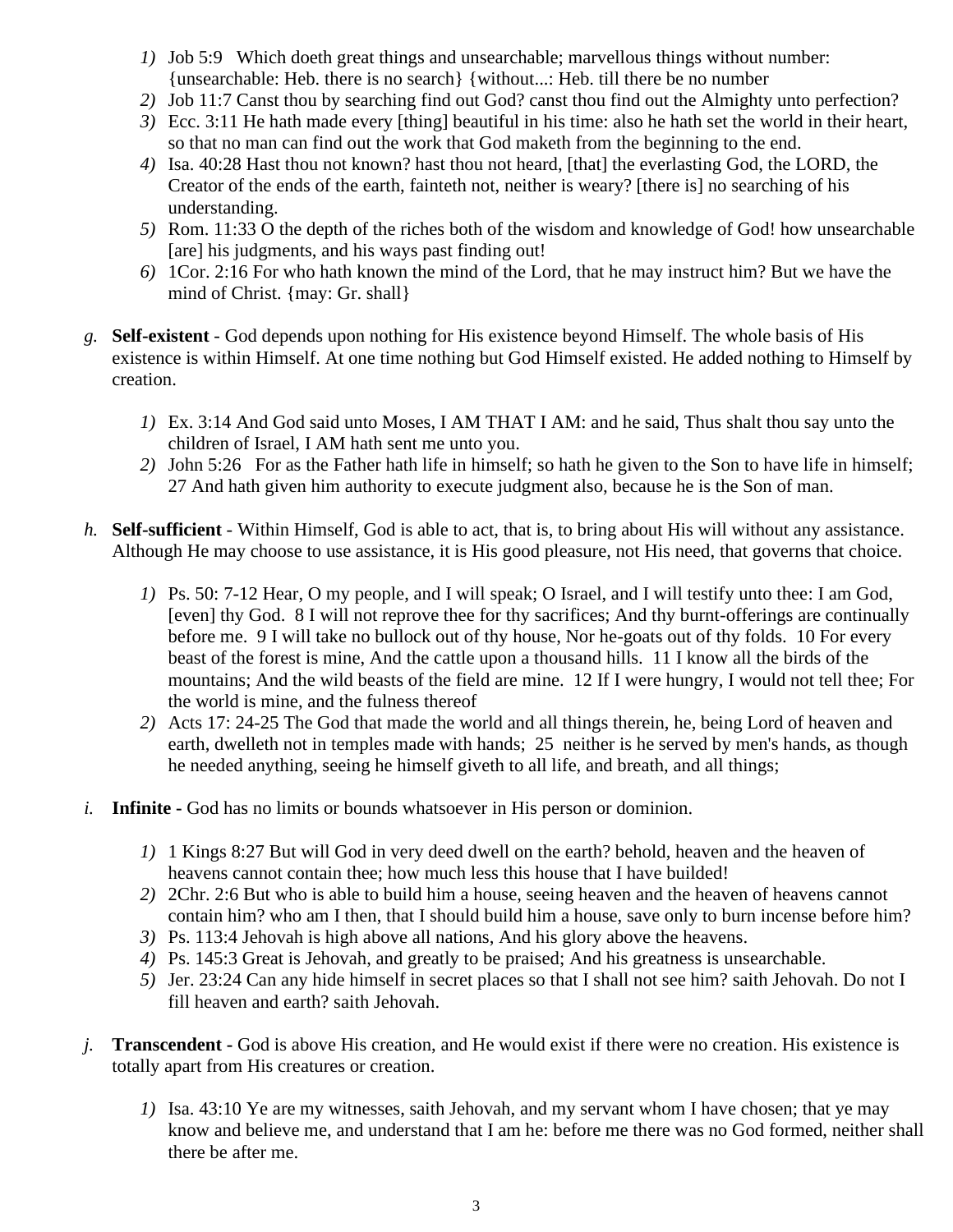- *2)* Isa. 55: 8-9 For my thoughts [are] not your thoughts, neither [are] your ways my ways, saith the LORD. 9 For [as] the heavens are higher than the earth, so are my ways higher than your ways, and my thoughts than your thoughts..
- *k.* **Sovereign**  God is totally, supremely, and preeminently over all His creation. There is not a person or thing that has escaped His control and foreknown plan!
	- *1)* Deut. 4:39 Know therefore this day, and lay it to thy heart, that Jehovah he is God in heaven above and upon the earth beneath; there is none else.
	- *2)* 1Chr. 29:12 Both riches and honor come of thee, and thou rulest over all; and in thy hand is power and might; and in thy hand it is to make great, and to give strength unto all.
	- *3)* Job 9:12 Behold, he seizeth [the prey], who can hinder him? Who will say unto him, What doest thou?
	- *4)* Ps. 29:10 Jehovah sat [as King] at the Flood; Yea, Jehovah sitteth as King forever.
	- *5)* Ps. 47:2 For Jehovah Most High is terrible; He is a great King over all the earth.
	- *6)* Ps. 83:18 That they may know that thou alone, whose name is Jehovah, Art the Most High over all the earth.
	- *7)* Ps. 93:1 Jehovah reigneth; He is clothed with majesty; Jehovah is clothed with strength; he hath girded himself therewith: The world also is established, that it cannot be moved.
	- *8)* Ps. 135:6 Whatsoever Jehovah pleased, that hath he done, In heaven and in earth, in the seas and in all deeps;
	- *9)* Dan. 2:20 Daniel answered and said, Blessed be the name of God for ever and ever; for wisdom and might are his.
	- *10)* Dan. 4:35 5 And all the inhabitants of the earth [are] reputed as nothing: and he doeth according to his will in the army of heaven, and [among] the inhabitants of the earth: and none can stay his hand, or say unto him, What doest thou?
	- *11)* Deut. 4:35 Unto thee it was showed, that thou mightest know that Jehovah he is God; there is none else besides him.
	- *12)* Mat. 6:13 And bring us not into temptation, but deliver us from the evil [one.]
	- *13)* Acts 17:24 The God that made the world and all things therein, he, being Lord of heaven and earth, dwelleth not in temples made with hands;
	- *14)* Rom. 9:19 Thou wilt say then unto me, Why doth he still find fault? For who withstandeth his will?
- 3. His **Moral Attributes** reveal God outwardly in His relation to His creation.
- *a.* **Holy**  God is a morally excellent, perfect being. He is totally other than man! His is purity of being in every aspect.
	- *1)* Ex. 15:11 Who is like unto thee, O Jehovah, among the gods? Who is like thee, glorious in holiness, Fearful in praises, doing wonders
	- *2)* Lev. 11:45 For I am Jehovah that brought you up out of the land of Egypt, to be your God: ye shall therefore be holy, for I am holy.
	- *3)* Lev. 19:2 Speak unto all the congregation of the children of Israel, and say unto them,Ye shall be holy; for I Jehovah your God am holy.
	- *4)* 1Sam 6:20 And the men of Beth-shemesh said, Who is able to stand before Jehovah, this holy God? and to whom shall he go up from us?
	- *5)* Job 34:10 Therefore hearken unto me, ye men of understanding: Far be it from God, that he should do wickedness, And from the Almighty, that he should commit iniquity.
- *b.* **Righteous** God is always good. It is essential to His character. He always does the right thing. Ultimately since He is God, whatever He does is right….. He is absolute. His actions are always consistent with His character…. which is love.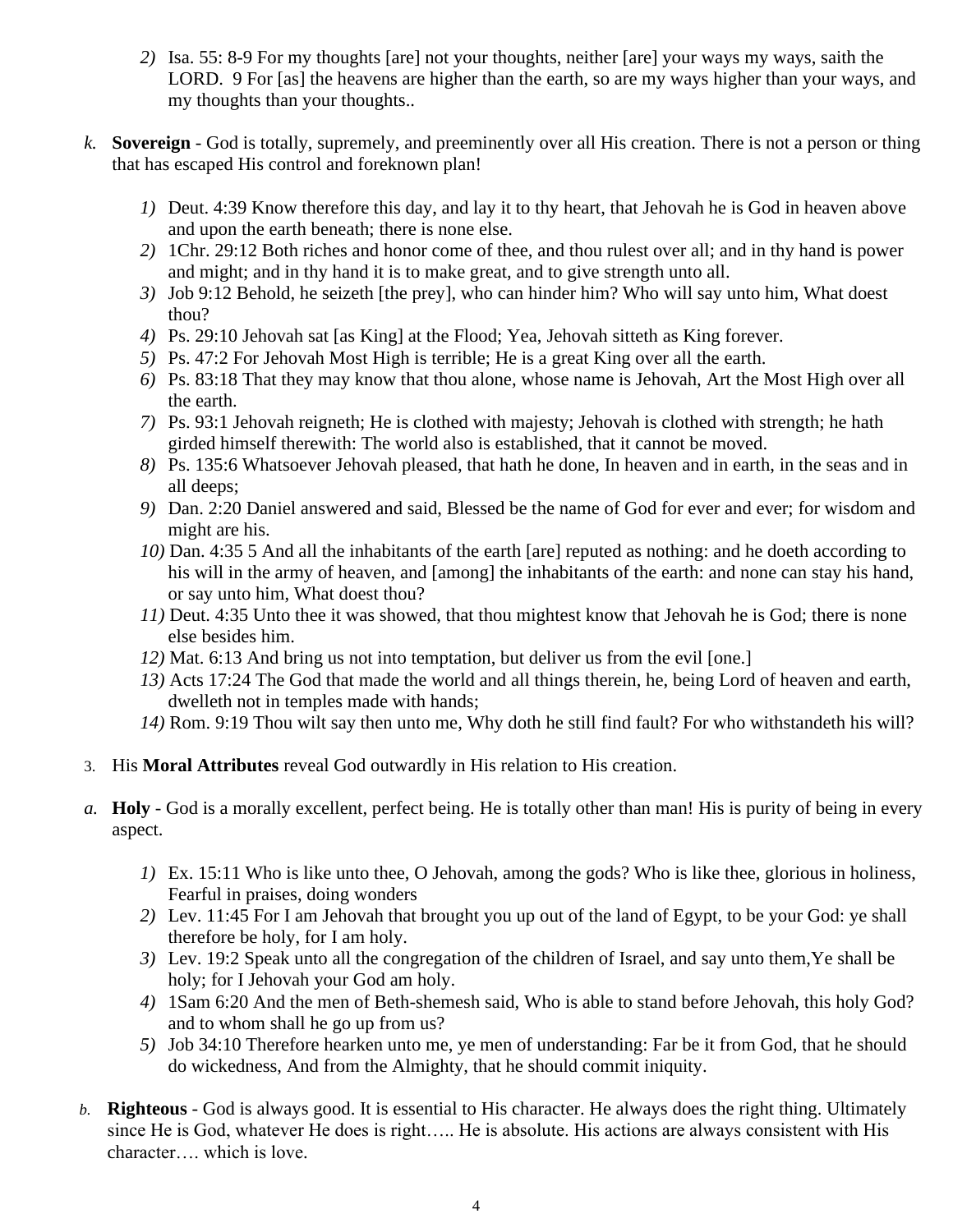- 1) Deut. 32:4 [He is] the Rock, his work [is] perfect: for all his ways [are] judgment: a God of truth and without iniquity, just and right [is] he.
- 2) Ps. 119:142 Thy righteousness [is] an everlasting righteousness, and thy law [is] the truth.
- 3) Ex. 9: 27 And Pharaoh sent, and called for Moses and Aaron, and said unto them, I have sinned this time: the LORD [is] righteous , and I and my people [are] wicked.
- 4) 2 Chr. 12: 6 Whereupon the princes of Israel and the king humbled themselves; and they said, The LORD [is] righteous.
- 5) Ps. 11: 7 For the righteous LORD loveth righteousness; his countenance doth behold the upright.
- 6) Ps. 119:137 Righteous [art] thou, O LORD, and upright [are] thy judgments. 138 Thy testimonies [that] thou hast commanded [are] righteous and very faithful.
- 7) John 17:25 O righteous Father, the world hath not known thee: but I have known thee, and these have known that thou hast sent me.
- 8) Rom. 2:5 But after thy hardness and impenitent heart treasurest up unto thyself wrath against the day of wrath and revelation of the righteous judgment of God;
- 9) 2Thess. 1: 5 [Which is] a manifest token of the righteous judgment of God, that ye may be counted worthy of the kingdom of God, for which ye also suffer: 6 Seeing [it is] a righteous thing with God to recompense tribulation to them that trouble you;
- 10) 1 John 2:1 My little children, these things write I unto you, that ye sin not. And if any man sin, we have an advocate with the Father, Jesus Christ the righteous :
- *b.* **Just**  God is fair in all His actions. Whether He deals with man, angels, or demons, He acts in total equity by rewarding righteousness and punishing sin. Since He knows all, every decree is absolutely just.
	- *1)* Num. 14:18 The LORD [is] longsuffering, and of great mercy, forgiving iniquity and transgression, and by no means clearing [the guilty], visiting the iniquity of the fathers upon the children unto the third and fourth [generation].
	- *2)* Num. 23:19 God [is] not a man, that he should lie; neither the son of man, that he should repent: hath he said, and shall he not do [it]? or hath he spoken, and shall he not make it good?
	- *3)* Ps. 89:14 Justice and judgment [are] the habitation of thy throne: mercy and truth shall go before thy face. {habitation: or, establishment}
	- *4)* Ps. 103:6 The LORD executeth righteousness and judgment for all that are oppressed. 7 He made known his ways unto Moses, his acts unto the children of Israel. ( Ps. 16:11; Isa.45:21)
	- *5)* Zep. 3:5 The just LORD [is] in the midst thereof; he will not do iniquity: every morning doth he bring his judgment to light, he faileth not; but the unjust knoweth no shame. {every...: Heb. morning by morning}
	- *6)* Jn. 5:30 I can of mine own self do nothing: as I hear, I judge: and my judgment is just; because I seek not mine own will, but the will of the Father which hath sent me.
	- *7)* Rom. 2:2 But we are sure that the judgment of God is according to truth against them which commit such things. (Rev. 15:3)
- *c.* **Merciful**  God is an actively compassionate being. He responds compassionately toward those who have opposed His will in their pursuit of their own way.
	- *1)* Deut. 4:31 (For the LORD thy God [is] a merciful God;) he will not forsake thee, neither destroy thee, nor forget the covenant of thy fathers which he sware unto them.
	- *2)* 2Sam. 24:14 And David said unto Gad, I am in a great strait: let us fall now into the hand of the LORD; for his mercies [are] great: and let me not fall into the hand of man. {are great: or, are many}
	- *3)* Ps. 62:12 Also unto thee, O Lord, [belongeth] mercy: for thou renderest to every man according to his work.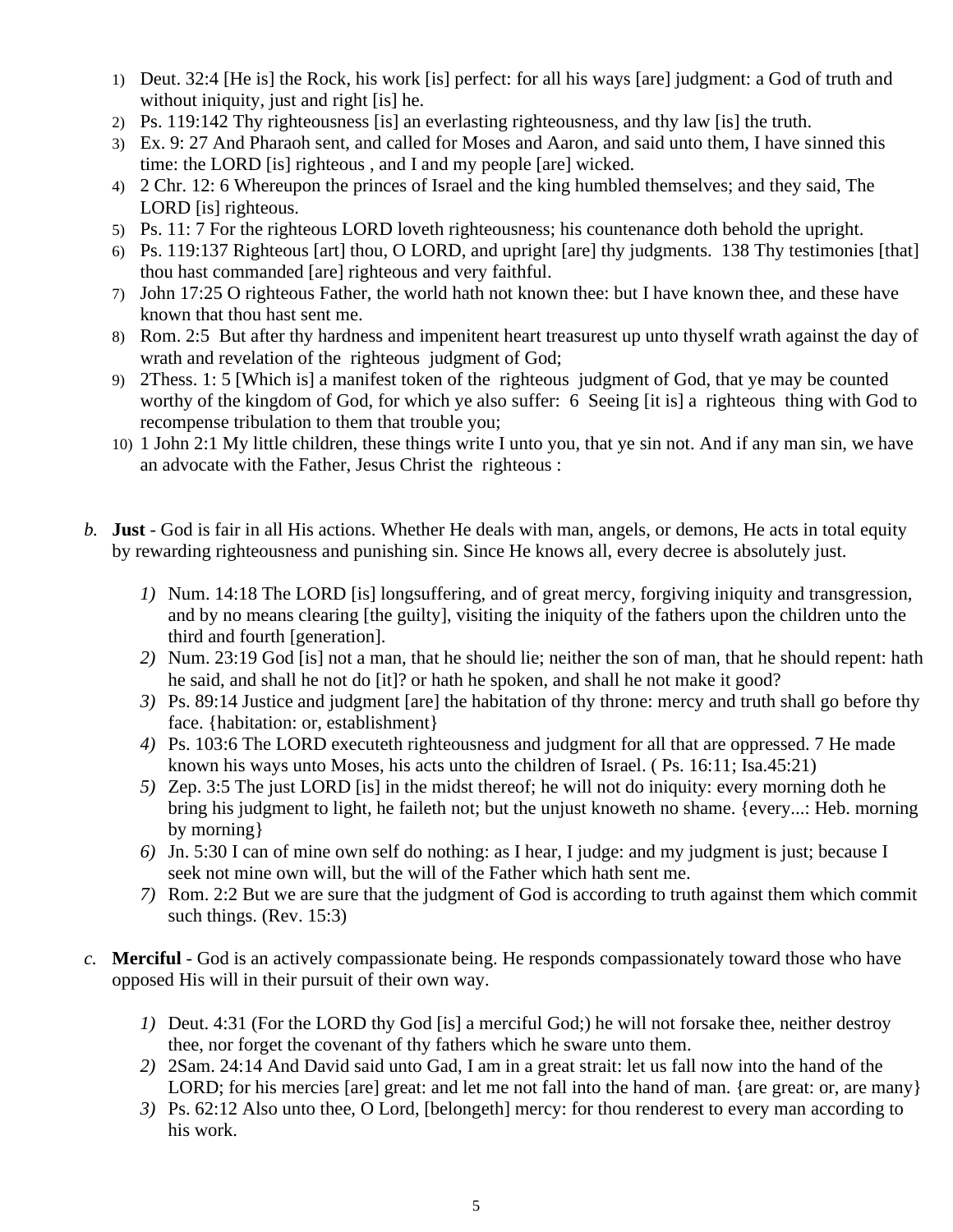- *4)* Ps. 86:5 For thou, Lord, art good, and ready to forgive, And abundant in loving kindness unto all them that call upon thee.
- *5)* Ps.89:14 Justice and judgment [are] the habitation of thy throne: mercy and truth shall go before thy face. {habitation: or, establishment}
- *6)* Ps. 106:44, 45 Nevertheless he regarded their affliction, when he heard their cry: 45 And he remembered for them his covenant, and repented according to the multitude of his mercies.
- *7)* Ps. 116:5 Gracious [is] the LORD, and righteous; yea, our God [is] merciful.
- *8)* Rom. 9:14-16 What shall we say then? [Is there] unrighteousness with God? God forbid. 15 For he saith to Moses, I will have mercy on whom I will have mercy, and I will have compassion on whom I will have compassion. 16 So then [it is] not of him that willeth, nor of him that runneth, but of God that sheweth mercy.
- *d.* **Longsuffering -** God's righteous anger is slow to be kindled against those who failed to listen to His warnings or to obey His instructions. His eternal longing for the highest good for His creatures holds back His holy justice.
	- *1)* Num. 14:18 The LORD [is] longsuffering, and of great mercy, forgiving iniquity and transgression, and by no means clearing [the guilty], visiting the iniquity of the fathers upon the children unto the third and fourth [generation].
	- *2)* Isa. 48:9 For my name's sake will I defer mine anger, and for my praise will I refrain for thee, that I cut thee not off. (Eze.20:17)
	- *3)* Rom. 9:22 [What] if God, willing to shew [his] wrath, and to make his power known, endured with much longsuffering the vessels of wrath fitted to destruction: {fitted: or, made up}:
	- *4)* 1Pet. 3:20 Which sometime were disobedient, when once the longsuffering of God waited in the days of Noah, while the ark was a preparing, wherein few, that is, eight souls were saved by water.
	- *5)* 2Pet. 3:9 The Lord is not slack concerning his promise, as some men count slackness; but is longsuffering to us-ward, not willing that any should perish, but that all should come to repentance.
- *e.* **Wise**  God's actions are based on His character. His wisdom causes Him to choose righteous ends and to make the most fitting plans to achieve those ends.
	- *1)* 1Sam. 2:3 Talk no more so exceeding proudly; let [not] arrogancy come out of your mouth: for the LORD [is] a God of knowledge, and by him actions are weighed. {arrogancy: Heb. Hard
	- *2)* Isa. 40:28 Hast thou not known? Hast thou not heard, [that] the everlasting God, the LORD, the Creator of the ends of the earth, fainteth not, neither is weary? [there is] no searching of his understanding.
	- *3)* Dan. 2:20-22 0 Daniel answered and said, Blessed be the name of God forever and ever: for wisdom and might are his: 21 And he changeth the times and the seasons: he removeth kings, and setteth up kings: he giveth wisdom unto the wise, and knowledge to them that know understanding: 22 He revealeth the deep and secret things: he knoweth what [is] in the darkness, and the light dwelleth with him
	- *4)* Matt. 6:8 Be not ye therefore like unto them: for your Father knoweth what things ye have need of, before ye ask him.
	- *5)* 1Cor. 3:20 And again, The Lord knoweth the thoughts of the wise, that they are vain. (1John 3:20)
- *f.* **Loving**  Gods love moves Him to give Himself for another, even to the laying down of His own life. His love causes him to desire His creatures' highest good. This is not based upon the worth, response, or merit of the object being loved.
	- *1)* Deut. 7:8 But because the LORD loved you, and because he would keep the oath which he had sworn unto your fathers, hath the LORD brought you out with a mighty hand, and redeemed you out of the house of bondmen, from the hand of Pharaoh king of Egypt (Ps. 146:8)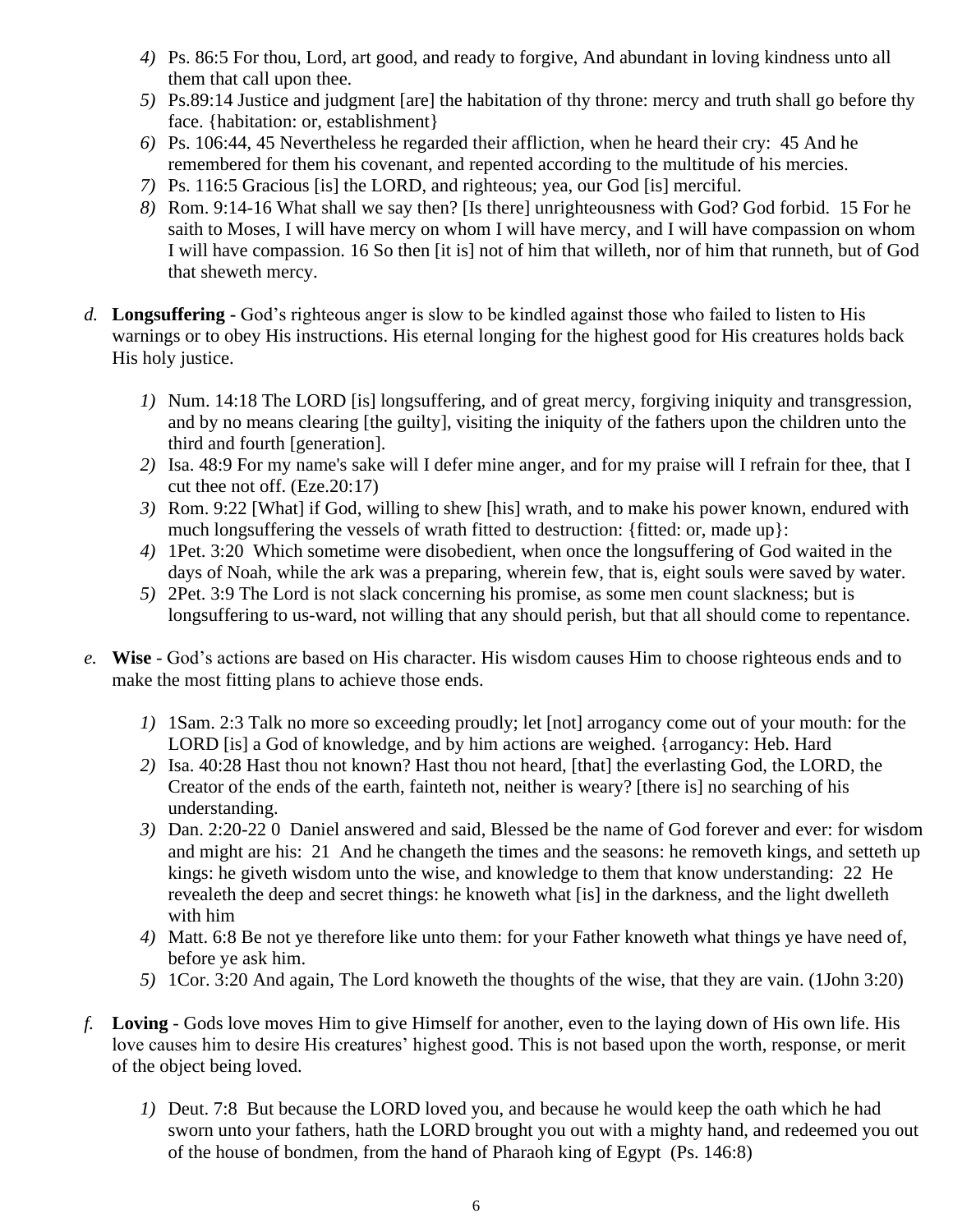- *2)* Jer. 31:3The LORD hath appeared of old unto me, [saying], Yea, I have loved thee with an everlasting love: therefore with loving kindness have I drawn thee. {of...: Heb. from afar} {with loving kindness...: have I extended loving kindness unto thee}
- *3)* Rom. 5:8 But God commendeth his love toward us, in that, while we were yet sinners, Christ died for us.
- *4)* John 3:16 For God so loved the world, that he gave his only begotten Son, that whosoever believeth in him should not perish, but have everlasting life. 17 For God sent not his Son into the world to condemn the world; but that the world through him might be saved (John 16:27)
- *5)* Eph. 2:4,5 But God, who is rich in mercy, for his great love wherewith he loved us, 5 Even when we were dead in sins, hath quickened us together with Christ, (by grace ye are saved;) {by...: or, by whose grace}
- *6)* 1John 3:1 Behold, what manner of love the Father hath bestowed upon us, that we should be called the sons of God: therefore the world knoweth us not, because it knew him not.
- g. **Good**  In His goodness God give to others, not to what they deserve but according to His good will and kindness toward them.
	- *1)* 2Chr. 5:13 It came even to pass, as the trumpeters and singers [were] as one, to make one sound to be heard in praising and thanking the LORD; and when they lifted up [their] voice with the trumpets and cymbals and instruments of musick, and praised the LORD, [saying], For [he is] good; for his mercy [endureth] for ever: that [then] the house was filled with a cloud, [even] the house of the LORD;
	- *2)* Ps. 25:8 Good and upright [is] the LORD: therefore will he teach sinners in the way.
	- *3)* Ps. 33:5 He loveth righteousness and judgment: the earth is full of the goodness of the LORD. {goodness: or, mercy}
	- *4)* Ps. 34:8 O taste and see that the LORD [is] good: blessed [is] the man [that] trusteth in him.(Ps. 119:68; 145:7; Isa. 63:7; Jer. 33:11)
	- *5)* Ps. 106:1 Praise ye the LORD. O give thanks unto the LORD; for [he is] good: for his mercy [endureth] forever. {Praise...: Heb. Hallelujah}
	- *6)* Nahu. 1:7 The LORD [is] good, a strong hold in the day of trouble; and he knoweth them that trust in him. {strong hold: or, strength}
	- *7)* Matt. 19:17 And he said unto him, Why callest thou me good? [there is] none good but one, [that is], God: but if thou wilt enter into life, keep the commandments
	- *8)* Rom. 2:4 Or despisest thou the riches of his goodness and forbearance and longsuffering; not knowing that the goodness of God leadeth thee to repentance (Rom. 11:22)
- *h.* **Wrathful -** There is within God a hatred for all that is unrighteous and an unquenchable desire to punish all unrighteousness. Whatever is inconsistent with His holy standards must ultimately be consumed.
	- *1)* Ex. 34:6,7 And the LORD passed by before him, and proclaimed, The LORD, The LORD God, merciful and gracious, longsuffering, and abundant in goodness and truth, 7 Keeping mercy for thousands, forgiving iniquity and transgression and sin, and that will by no means clear [the guilty]; visiting the iniquity of the fathers upon the children, and upon the children's children, unto the third and to the fourth [generation].
	- *2)* 2Chr. 19:2 And Jehu the son of Hanani the seer went out to meet him, and said to king Jehoshaphat, Shouldest thou help the ungodly, and love them that hate the LORD? therefore [is] wrath upon thee from before the LORD.
	- *3)* Rom.1:18 For the wrath of God is revealed from heaven against all ungodliness and unrighteousness of men, who hold the truth in unrighteousness;
	- *4)* John 3:36 He that believeth on the Son hath everlasting life: and he that believeth not the Son shall not see life; but the wrath of God abideth on him.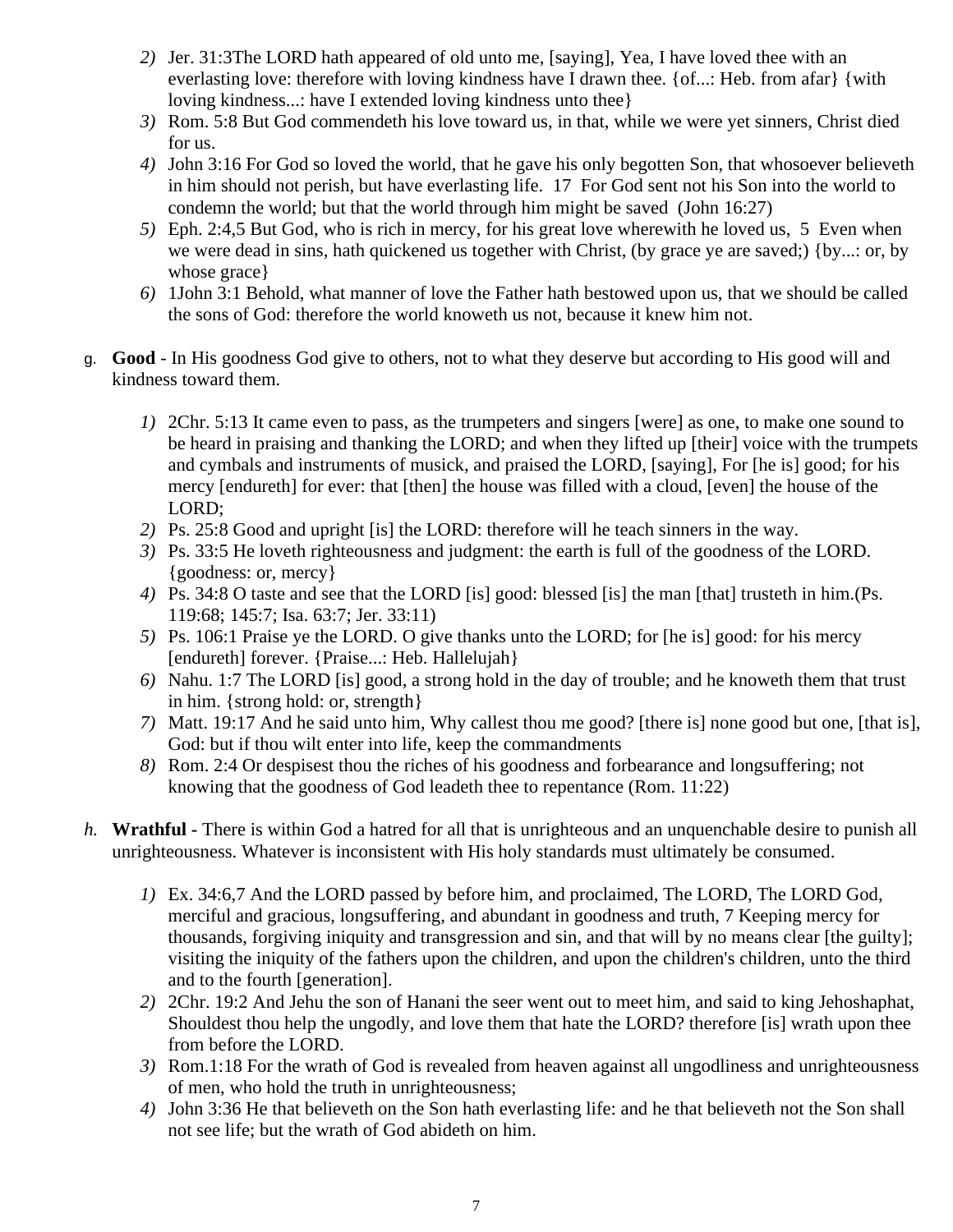- *5)* 1 Thess. 5:9.10 9 For God hath not appointed us to wrath, but to obtain salvation by our Lord Jesus Christ, 10 Who died for us, that, whether we wake or sleep, we should live together with him.
- *i.* **Truthful**  All that God says is reality. Whether believed by man or not, whether seen as reality or not, what God has spoken is reality. Whatever He speaks is truth.
	- *1)* Num. 23:19 God [is] not a man, that he should lie; neither the son of man, that he should repent: hath he said, and shall he not do [it]? or hath he spoken, and shall he not make it good?
	- *2)* 2Sam. 7:28 And now, O Lord GOD, thou [art] that God, and thy words be true, and thou hast promised this goodness unto thy servant:
	- *3)* Ps. 31:5 Into thine hand I commit my spirit: thou hast redeemed me, O LORD God of truth.
	- *4)* Ps. 146:6 Which made heaven, and earth, the sea, and all that therein [is]: which keepeth truth for ever:
	- *5)* Rom. 3:4 God forbid: yea, let God be true, but every man a liar; as it is written, That thou mightest be justified in thy sayings, and mightest overcome when thou art judged.
	- *6)* Heb. 6:18 That by two immutable things, in which [it was] impossible for God to lie, we might have a strong consolation, who have fled for refuge to lay hold upon the hope set before us:
	- *7)* Tit. 1:2 In hope of eternal life, which God, that cannot lie, promised before the world began; {In: or, For}
- *j.* **Faithful**  God is always true to His promises. He can never draw back from His promises of blessing or of judgment.
	- *1)* Deut. 7:9 Know therefore that the LORD thy God, he [is] God, the faithful God, which keepeth covenant and mercy with them that love him and keep his commandments to a thousand generations; (Deut. 9:5)
	- *2)* 1Ki. 8:56 Blessed [be] the LORD, that hath given rest unto his people Israel, according to all that he promised: there hath not failed one word of all his good promise, which he promised by the hand of Moses his servant. {failed: Heb. fallen}
	- *3)* Ps. 36:5 Thy mercy, O LORD, [is] in the heavens; [and] thy faithfulness [reacheth] unto the clouds.
	- *4)* Ps.89:1 Maschil of Ethan the Ezrahite. I will sing of the mercies of the LORD for ever: with my mouth will I make known thy faithfulness to all generations. {Maschil...: or, A Psalm for Ethan the Ezrahite, to give instruction { {to all...: Heb. to generation and generation } Ps. 105:8)
	- *5)* 1Cor. 1:9 God [is] faithful, by whom ye were called unto the fellowship of his Son Jesus Christ our Lord.
	- *6)* Heb. 6:18 That by two immutable things, in which [it was] impossible for God to lie, we might have a strong consolation, who have fled for refuge to lay hold upon the hope set before us:
	- *7)* 2Tim. 2:13 If we believe not, [yet] he abideth faithful: he cannot deny himself.
	- *8)* 1Pet. 4:19 Wherefore let them that suffer according to the will of God commit the keeping of their souls [to him] in well doing, as unto a faithful Creator.
- *k.* **Jealous -** God is unwilling to share what is rightfully and morally His with any other creature.
	- *1)* Ex. 20:5 Thou shalt not bow down thyself to them, nor serve them: for I the LORD thy God [am] a jealous God, visiting the iniquity of the fathers upon the children unto the third and fourth [generation] of them that hate me;
	- *2)* Ex. 34:14 For thou shalt worship no other god: for the LORD, whose name [is] Jealous, [is] a jealous God:
	- *3)* Deut. 4:24 For the LORD thy God [is] a consuming fire, [even] a jealous God
	- *4)* Deut. 29:20 The LORD will not spare him, but then the anger of the LORD and his jealousy shall smoke against that man, and all the curses that are written in this book shall lie upon him, and the LORD shall blot out his name from under heaven.